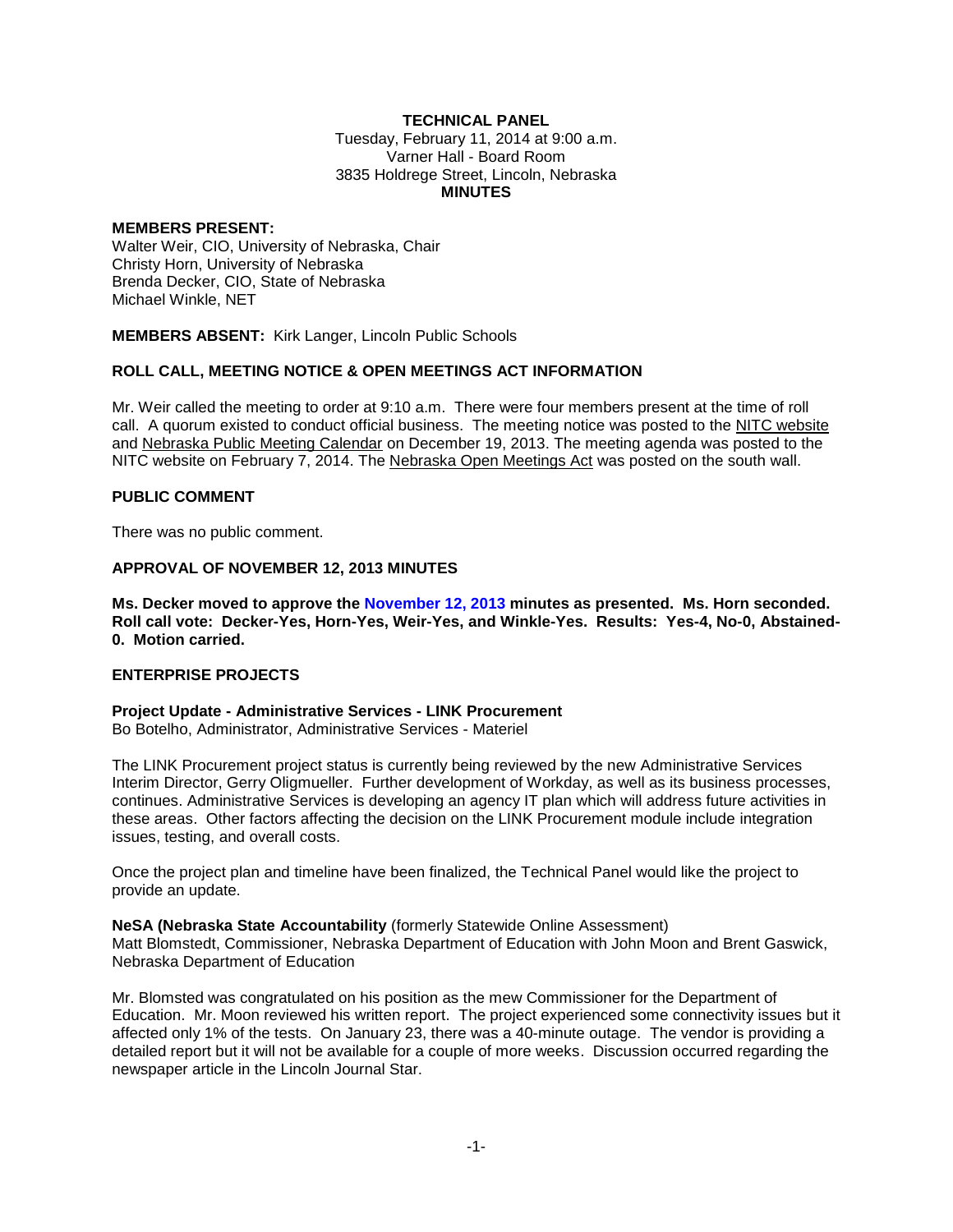The vendor, Data Recognition Corporation (DRC), is taking these issues seriously. The company President has been involved and has sent a testing team. Mr. Blomstedt would like to have DRC work with ESU network operation group.

Ms. Horn expressed concern about unresolved accessibility issues with the system. There should be discussions with the vendor as to what it would take to have the system accommodate these students.

The project will provide the vendor's outage report at the March meeting.

### **Project Status [Dashboard](http://nitc.nebraska.gov/technical_panel/meetings/documents/20140211/NITC%20Dashboard%20-%202014-02.pdf)**

Andy Weekly, OCIO Project Manager

Mr. Weekly distributed two new forms for the panel members for the review – Lessons Learned Documentation and the Project Lessons Learned Form. Members were asked to send him any recommended changes and/or additions.

At the NITC meeting, the Commissioners requested to include a brief project description on the dashboard report. Mr. Weekly has included this information in the current report.

## **STANDARDS AND GUIDELINES**

### **Approval of Revised Attachments\* - NITC 5-204: Linking a Personal Portable Computing Device to the State Email System - [Attachments A and B](http://nitc.nebraska.gov/technical_panel/meetings/documents/20140211/Binder2.pdf) (Revised)**

Purpose: This standard provides for the requirements to connect a personal Portable Computing Device ("PCD") to the State's email system. This standard does not apply to PCDs provided by the agency.

The underlying purpose of the standard has not changed. The forms have been updated to include the following:

- The data classifications definitions
- Associated form to be completed per the data classification requested
- Information is being requested as to what type of personal device is being used.
- Agency Director and SISO signatures required.

There are approximately 160 requests that have been approved.

### **Mr. Winkle moved to approve NITC 5-204 Attachments A and B as presented. Ms. Horn seconded. Roll call vote: Winkle-Yes, Weir-Yes, Horn-Yes, and Decker-Yes. Results: Yes-4, No-0, Abstained-0. Motion carried.**

Discussion occurred regarding Microsoft ending support for Windows XP. Mr. Weir asked if the NITC or the Technical Panel should make a recommendation or policy about Windows XP. Ms. Decker recommended that it should be a general policy relating to all operating systems. This could be a budgetary issue for many agencies. The University of Nebraska's Security Work Group meeting next week will be discussing this issue. Mr. Hobbs was invited to attend the meeting.

### **WORK GROUP UPDATES**

There were no updates.

# **OTHER BUSINESS**

Ms. Decker informed the Technical Panel that there are NITC Commissioners whose terms will expire in April: Dr. Doug Kristensen (Postsecondary Education), Lance Hedquist (Communities), Mike Huggenberger (General Public), Dr. Dan Hoesing (Elementary and Second Education), Dan Shundoff (General Public) and Pat Flanagan (General Public). The following have been appointed as new NITC Commissioners:

Walter Weir (representing Postsecondary Education)